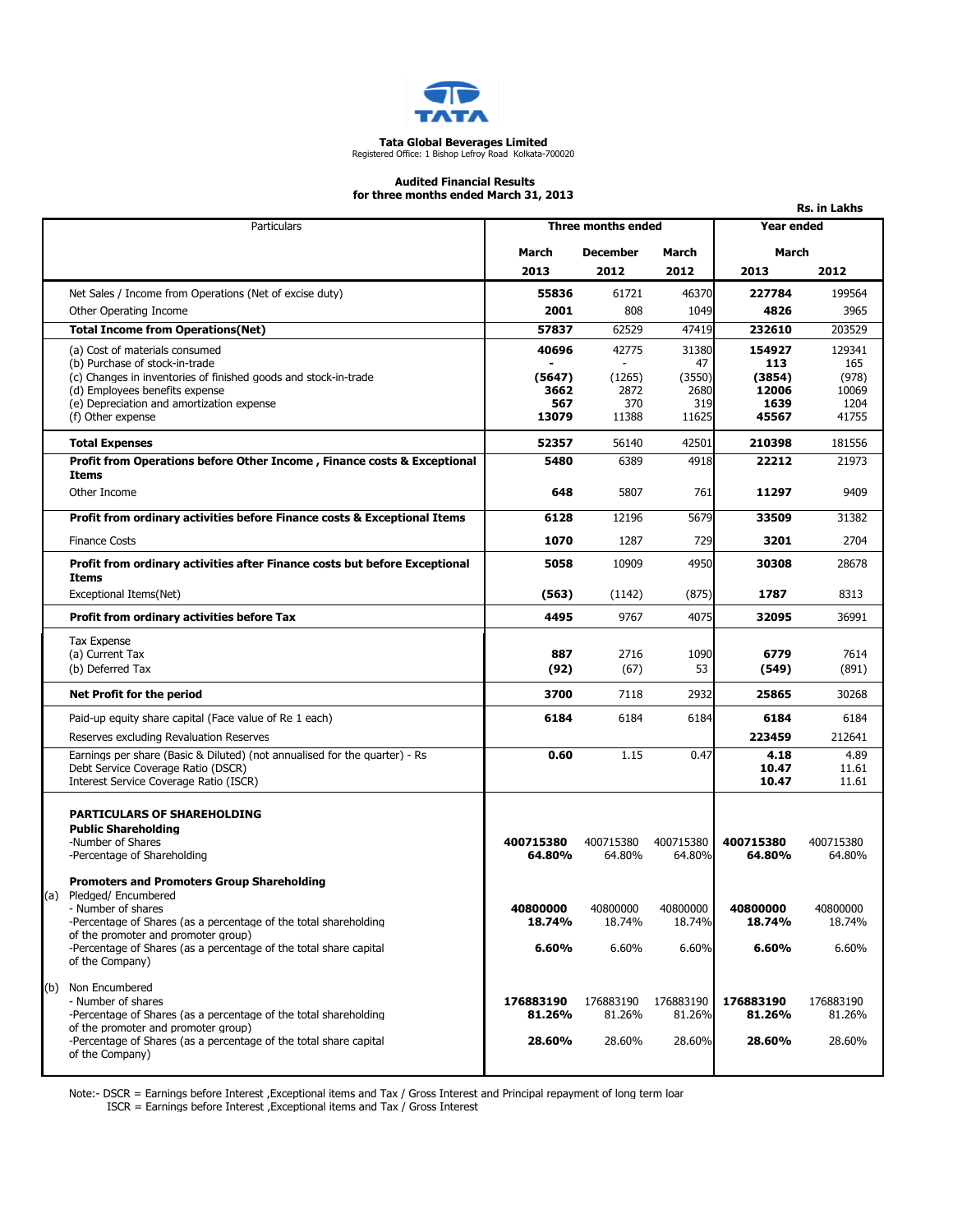### Notes:

- 1. Total Operating Income for the quarter at Rs 578 crores has increased by 22% over the corresponding quarter of previous year driven primarily by improved performance in the Branded Tea operations. Profit from Operations for the quarter at Rs 55 crores is higher by 11 % from the corresponding quarter of the previous year driven by improved operating performance. Profit after Tax for the quarter at Rs. 37 crores improved by 26% over the corresponding quarter of the previous year.
- 2. Total Operating Income for the year at Rs 2326 crores increased by 14% over the previous year driven by higher volumes and improved performance in branded tea operations. Profit from Operations for the year at Rs 222 crores as well as Profit before Exceptionals at Rs. 303 crores are higher compared to the previous year attributable to improvement in operations.
- 3. Exceptional items during the quarter represent costs on new product development Rs 5.65 crores, expenditure on post retirement benefits obligation Rs 1.34 crores, cost on long term Initiatives Rs 1.17 crores offset by profit arising from sale of Non Core Investment Rs 2.53 crores. Exceptional items for corresponding quarter of the previous year represent costs on long term initiatives Rs 2.77 crores , Costs on new product development Rs 5.72 crores and expenditure on post retirement benefits obligation Rs 0.33 crores offset by recovery from sale of assets of Rs 0.07 crores.
- 4. Earnings per share (EPS) (basic and diluted) for the quarter of Rs. 0.60 is higher than Rs 0.47 reported for the corresponding quarter of the previous year mainly due to improved operating performance. Net of the impact of exceptional items, EPS (basic and diluted) for the current quarter is Rs. 0.65 as compared to Rs 0.57 for the corresponding quarter of the previous year.
- 5. As the Company's activity falls within a single business segment, viz "Buying / Blending and Sale of tea in bulk and value added form" the disclosure requirements of Accounting Standard (AS-17) on "Segment Reporting" notified by the Companies (Accounting Standard) Rules 2006, are not applicable.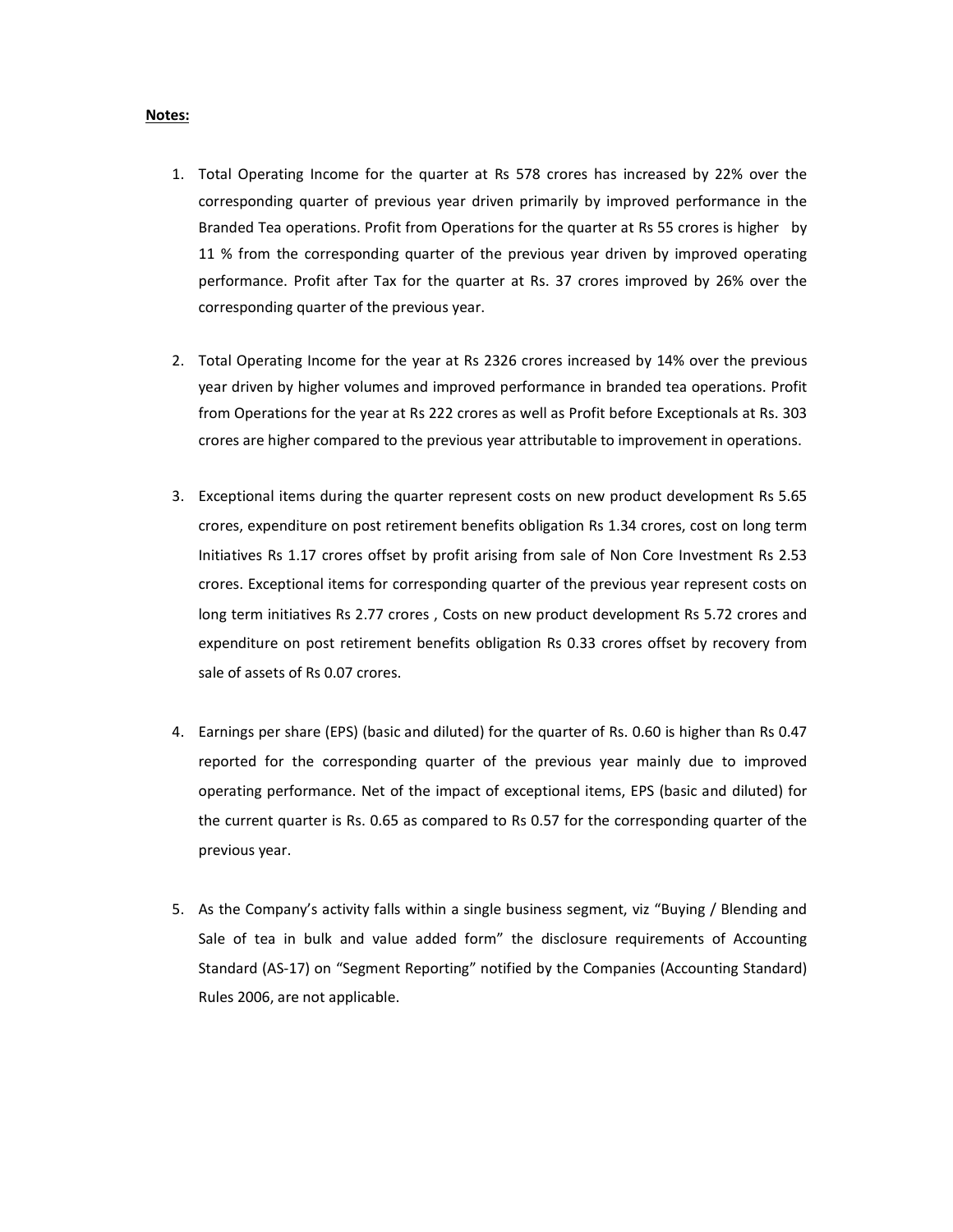6. Investor complaints :

| Pending at the   | Received during the | Disposed of during | Remaining          |
|------------------|---------------------|--------------------|--------------------|
| beginning of the | Quarter             | the Quarter        | unresolved at the  |
| Quarter          |                     |                    | end of the Quarter |
|                  | 4                   |                    |                    |

- 7. Previous period's figures have been rearranged/ regrouped to the extent necessary, to conform to the current period's figures.
- 8. Figures of the quarter ended March 31, 2013 and March 31, 2012 are the balancing figures between audited figures in respect of the full financial year and published year to date figures up to the third quarter of the relevant financial year.
- 9. Statement of Asset and Liabilities as at March 31, 2013 along with comparatives is annexed.
- 10. The Board of Directors has recommended a dividend payment of Rs. 2.15 per share (Face value Re. 1 each) for the year ended 31st March 2013.
- 11. The aforementioned results were reviewed by the Audit Committee of the Board on May 27, 2013 and subsequently taken on record by the Board of Directors at its Meeting held on May 28, 2013. The statutory auditors of the company have audited these results.

Cyrus P Mistry

Mumbai, May 28, 2013 (Chairman)